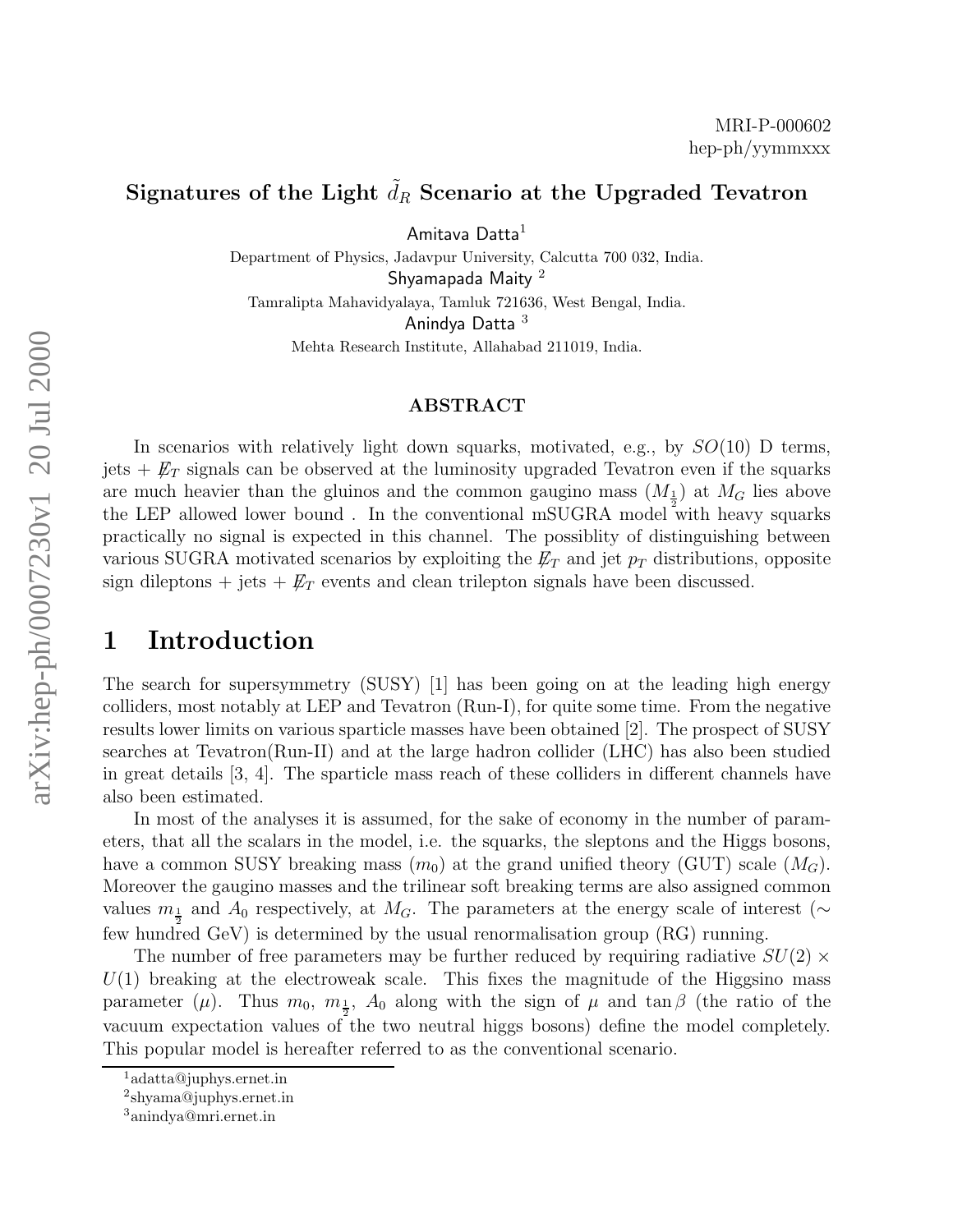The above framework motivated by  $N=1$  supergravity [5] is very attractive. However as there is no direct experimental information about physics at  $M_G$ , it is imprudent to restrict our attention to this model only. In this paper our goal is to re-examine the prospective SUSY signals at the Tevatron (Run-II) by relaxing some of the above assumptions. We shall, however, assume that the gaugino masses unify at  $M_G$ . This assumption is quite natural within the framework of any SUSY GUT, since it follows if the GUT symmetry is respected by the SUSY breaking mechanism at some high scale.

The assumption of a common soft breaking mass  $m_0$  at  $M_G$  is undoubtably more model dependent. Unlike the gauginos different scalars in a SUSY GUT may belong to different representations of the GUT group. This is especially so for the light higgs scalars and the sfermions, which almost always reside in different multiplets. Even if we assume the validity of the supergravity model, the universal parameter  $m_0$  may well be generated at a scale substantially different from  $M_G$ , say the Plank Scale  $(M_P)$ . Then the running of the scalar masses, belonging to different multiplets of the GUT group, between  $M_P$  and  $M_G$  may lead to non-universality at  $M_G$  [6].

The following nonuniversal scenario is rather interesting from the phenomenological point of view. In this scenario the 'right - handed' down - type squarks  $(\tilde{d}_R, \tilde{s}_R, \tilde{b}_R)$ , generically denoted by  $\tilde{d}_R$ , are significantly lighter than the other squarks. Then the gluino decays into three body final states mediated by virtual  $d_R$  squarks will dominate. Further if the LSP is assumed to be dominated by the  $U(1)$  gaugino  $(B)$ , then practically all of these virtual  $d_R$ 's will decay into the LSP and a d-type quark. Thus the branching ratio ( $BR$ ) of direct gluino decays into the LSP will be enhanced, while the cascade decays of the gluino will be correspondingly suppressed. In the special case  $m_{\tilde{g}} > m_{\tilde{d}_R}$ , while all other squarks are heavier than the gluino, practically all the gluinos will decay into the jets  $+ E_T$  channel with a remarkably hard  $E_T$  spectrum. On the other hand gluino decays into leptons + jets +  $E_T$  arising through cascade decays will be strongly suppressed. The signal from  $\tilde{g}\tilde{g}$ ,  $\tilde{g}d_R$  and  $\tilde{d}_R \tilde{d}_R$  production is likely to be observable, although the other squarks may be heavy to be of any consequence at Tevatron energies [7, 8].

Theoretically relatively light  $\tilde{d}_R$ 's can be naturally motivated within a SUSY GUT framework in a variety of ways. If the GUT group is  $SU(5)$ , then the  $d<sub>R</sub>$  squarks residing in the 5 plet may be renormalized between  $M_P$  and  $M_G$  such that the resulting soft breaking mass at  $M_G$  is significantly smaller than that of the other squarks belonging to the 10 - plet [6]. The numerical results of ref. [6], though in the right direction, does not exhibit a large enough mass split.

In this paper we shall illustrate the signatures of a light  $d<sub>R</sub>$  scenario through an  $SO(10)$ SUSY GUT to be discussed below. Such models are now much more popular than the good old  $SU(5)$  SUSY GUT in view of the recent excitement about neutrino masses and mixings generated by the SUPERK and other experiments [9].

We, however, emphasize that the novel collider signatures are essentially consequences of the above squark - gluino mass hierarchy at low energies and are fairly insensetive to the details of GUT scale or Planck scale physics responsible for generating it. Moreover, in view of the large uncertainties involved in GUT scale - Plank scale physics the quantitative results need not be regarded as firm predictions. Therefore, keeping in mind that either of the above mechanisms or their combination can in principle generate the required mass hierarchy, one might as well discuss the resulting phenomenology in a model independent way.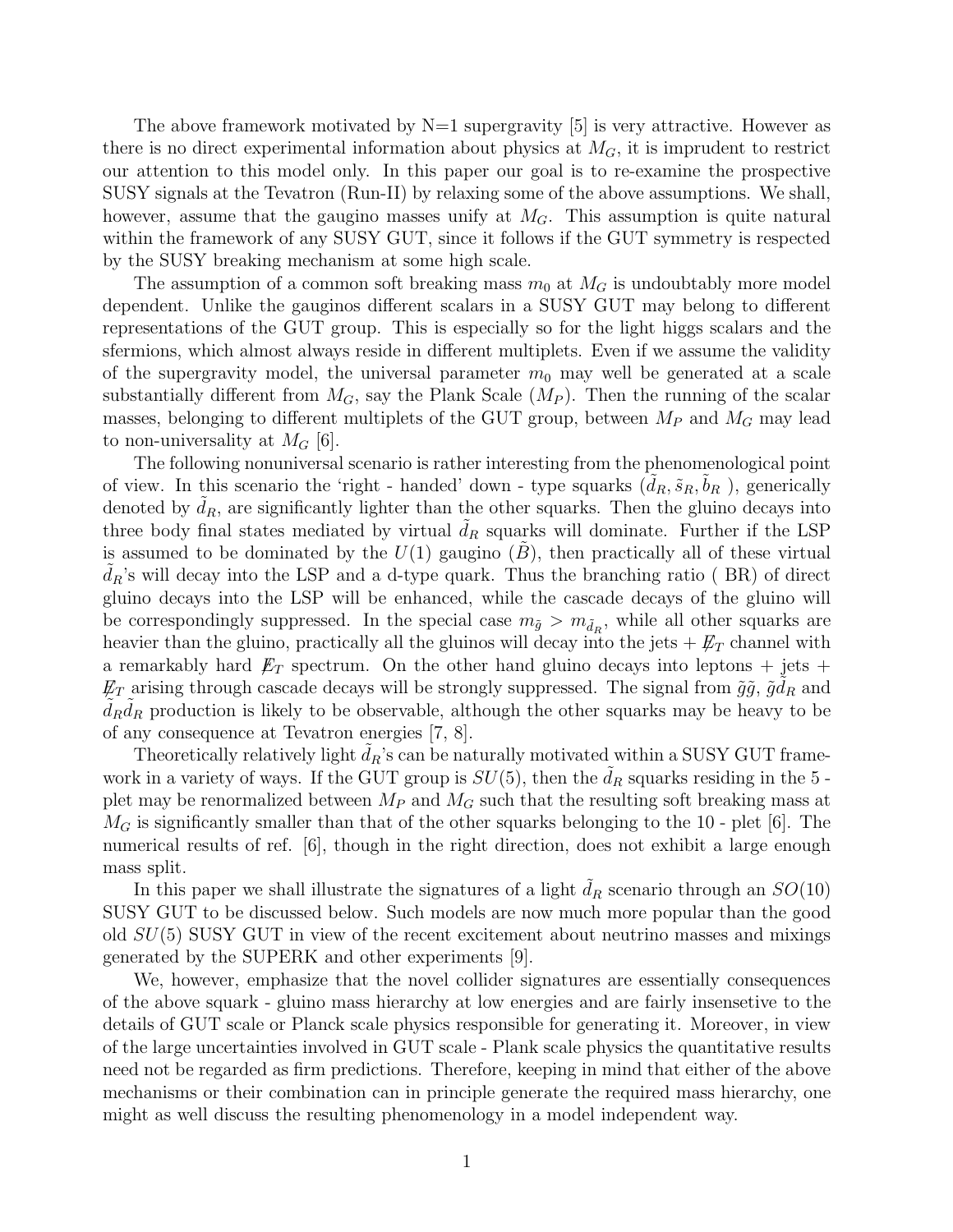We shall now focus our attention on an  $SO(10)$  SUSY GUT [10] containing all the quarks and leptons of a given generation in a 16 dimensional multiplet which includes the heavy right handed neutrino. In this model the non-universility at  $M_G$  due to running between  $M_P$ and  $M_G$ , is expected to be negligible for the first two generations of squarks and sleptons with small Yukawa couplings. In principle nonuniversal masses for the third generation sfermions with a large Yukawa coupling is also possible due to this mechanism. However we shall assume this intergeneration nonuniversility to be small compared to the nonuniversality due to D terms, which will be described below.

Running of the soft breaking masses between  $M_P$  and  $M_G$  may result in soft breaking masses of light higgs bosons at  $M<sub>G</sub>$  significantly different from that in the sfermion sector. The light higgs doublets reside in a 10 dimensional representation of SO(10) and hence are renormalised differently. Moreover they have to couple to other super heavy GUT fields in order to implement the mass-split between the coloured higgs bosons and the colour neutral ones responsible for  $SU(2) \times U(1)$  breaking. Unfortunately the magnitude of the resulting nonuniversility is not calculable without specifying all the couplings of the higgs bosons, which are not known presently. We, therefore, do not attempt to study directly the impact of nonuniversality on higgs phenomenology in this paper. Instead we shall restrict ourselves to the signature of the squark-glunio production and decays which are only weakly dependent on the characteristics of the higgs sector. However, the effect of nonuniversality in the higgs sector will be taken into account indirectly by treating  $\mu$  as a free parameter.

In summmary we shall work with a  $SO(10)$  scenario in which the soft breaking masses of the squarks and sleptons are equal  $(= m_0)$  at  $M_G$ . Non-universality at this scale may still arise due to D-term contributions to the above masses which appear when  $SO(10)$  breaks into a group of smaller rank[11, 12]. In general such contributions could be different for different members of the 16-plet . However, these non-universal terms are generation independent, so that no additional problem due to flavour changing neutral currents arise.

As a specific example we shall consider the breaking of SO(10) directly to the SM gauge group [12]. The group  $SO(10)$  contains  $SU(5) \times U(1)$  as a subgroup. It is further assumed that the D-terms are linked to the breaking of this  $U(1)$  only. The squark- slepton masses in this case are

$$
m_{\tilde{u}_L}^2 = m_{\tilde{u}_R}^2 = m_{\tilde{e}_R}^2 = m_0^2 + 0.5Dm_0^2
$$
\n<sup>(1)</sup>

$$
m_{\tilde{d}_R}^2 = m_{\tilde{e}_L}^2 = m_0^2 - 1.5 D m_0^2,\tag{2}
$$

where the unknown parameter D can be of either sign. The mass differences arise because of the differences in the  $U(1)$  quantum numbers of the sparticles concerned. As can be readily seen from the above formula for  $D > 0$ , the left handed sleptons  $(\tilde{e}_L)$  and right handed down type squark  $(d_R)$  are relatively light. In this paper we want to concentrate on the collider signatures of the light  $d_R$ . In principle the D term contributions to the light higgs masses lead to further mass splitting between the higgs bosons and the sfermions at  $M_G$ . This provides additional motivation for treating  $\mu$  as a free parameter.

The phenomenology of the lighter  $d_R$  have been studied by several authors [7, 8]. In this work we shall extend and complement these studies in several ways. In [8], the production cross-section of squark-glunio pairs and their decay branching ratios were studied. The effects of the kinematical cuts on the resulting SUSY signals, however, were not taken into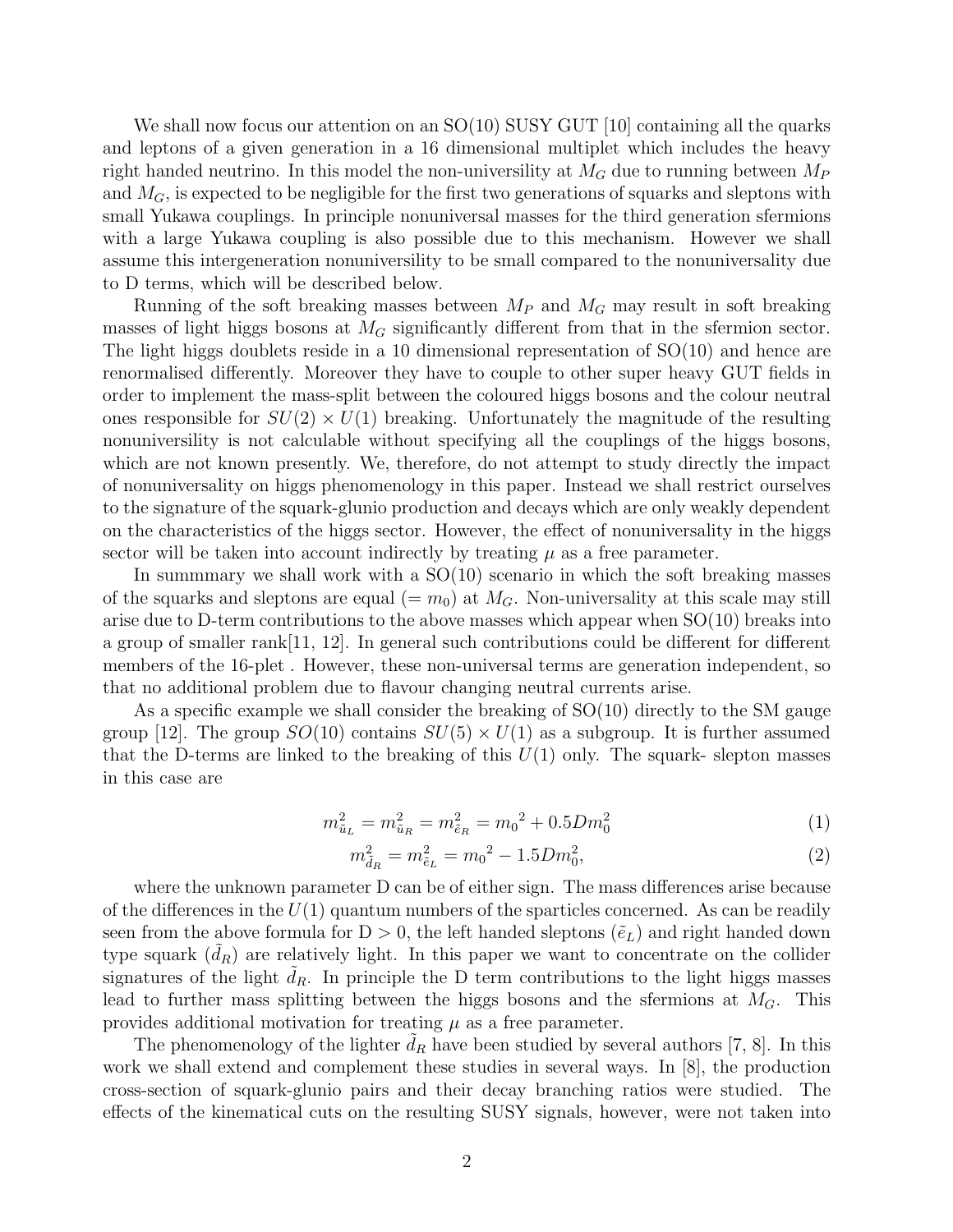account. In this paper we study the jets  $+$   $\not\!\!E_T$  as well as opposite sign dileptons  $+$  jets  $+$  $\not\!\!E_T$  signals by using a parton level Monte Carlo. We use as a guide line the kinematical cuts given in [3], but our main conclusions are essentially consequences of the spectrum under study and are fairly independent of the precise choices of these cuts.

Moreover, we shall comment on the sensitivity of the signal on  $\mu$  and tan  $\beta$ . this important point was not addressed in the earlier works. Event generators requiring large amount of computer time, though essential for precise quantitative studies, are rather expensive as tools for studying the dependence of the signal on a large number of parameters. A parton level Monte Carlo on the other hand enables us to carry out a qualitative study relatively easily.

We shall concentrate on two main issues:

a) What are the mass reaches of the upgraded Tevatron in the nonuniversal scenario and how do they compare with that in the conventional scenario ?

b) If a signal is seen at the upgraded Tevatron, can one distinguish between the models with lighter  $d_R$  and the conventional scenario ?

The plan of the paper is as follows. In section II we shall discuss regions of the parameter space which are motivated by various theoretical considerations and are interesting for SUSY searches at the Tevatron. In section III we present our result for the jet  $+ \not{E}_T$  signal. In section IV the discrimination of different models using the jet + dilepton  $+ E_T$  and the clean trilepton signal is presented. Finally in section V the conclusions are summarised.

# 2 The Choice of Parameters and the Overall Strategy

As has been stated in the introduction the model under study has the following parameters:  $m_0, m_{1/2}, A_0, \mu$ , tan  $\beta$  and D. In this set  $m_0$  and  $m_{\frac{1}{2}}$  are essentially free parameters.

The glunio mass reach via the jet +  $E_T$  channel at the upgraded Tevatron has been studied by Baer et al. [3]. Adopting the conventional scenario, their results can be classified into two generic casess: i) squarks much heavier than the gluino  $(m_0 >> m_{\frac{1}{2}})$  and ii) squarks roughly degenerate with the gluinos ( $m_0 \leq m_{\frac{1}{2}}$ ; squarks much lighter than the gluinos are not allowed in the conventional scenario. Let us review the results in case i) for  $m_0 \simeq 500 \text{ GeV}$  $>> m_{\frac{1}{2}}$ . It was found that only  $m_{\frac{1}{2}} \leq 75$  (100) GeV can be probed at the upgraded Tevatron provided the integrated luminosity accumulates to 2  $fb^{-1}$  (25 $fb^{-1}$ ) [3]. Unfortunately such low values of  $m_{\frac{1}{2}}$  have already been ruled out by the direct chargino searches at LEP [2] and direct squark - gluino searches by the D0 collaboration [13]. Thus according to the conventional scenario direct squark gluino searches at the Tevatron in the jet  $+ E_T$  channel will draw a blank if the squarks indeed happen to be very heavy. This motivates us to focus our studies on choice i) in the nonuniversal scenario. In case ii) even the conventional scenario predicts observable signals at the upgraded Tevatron[3] and we shall not consider it further.

It may be worthwhile to mention that recent analyses of the precision elctroweak observables have produced additional evidence, albeit rather mild, in favour of scenario i). In [14] SUSY contributions to several of these observables were studied. Including the contributions from squarks, sleptons, gauginos and higgs bosons seperately, it was found that light squarks or sleptons (with all other sparticless rather heavy) just allowed by the current lower limits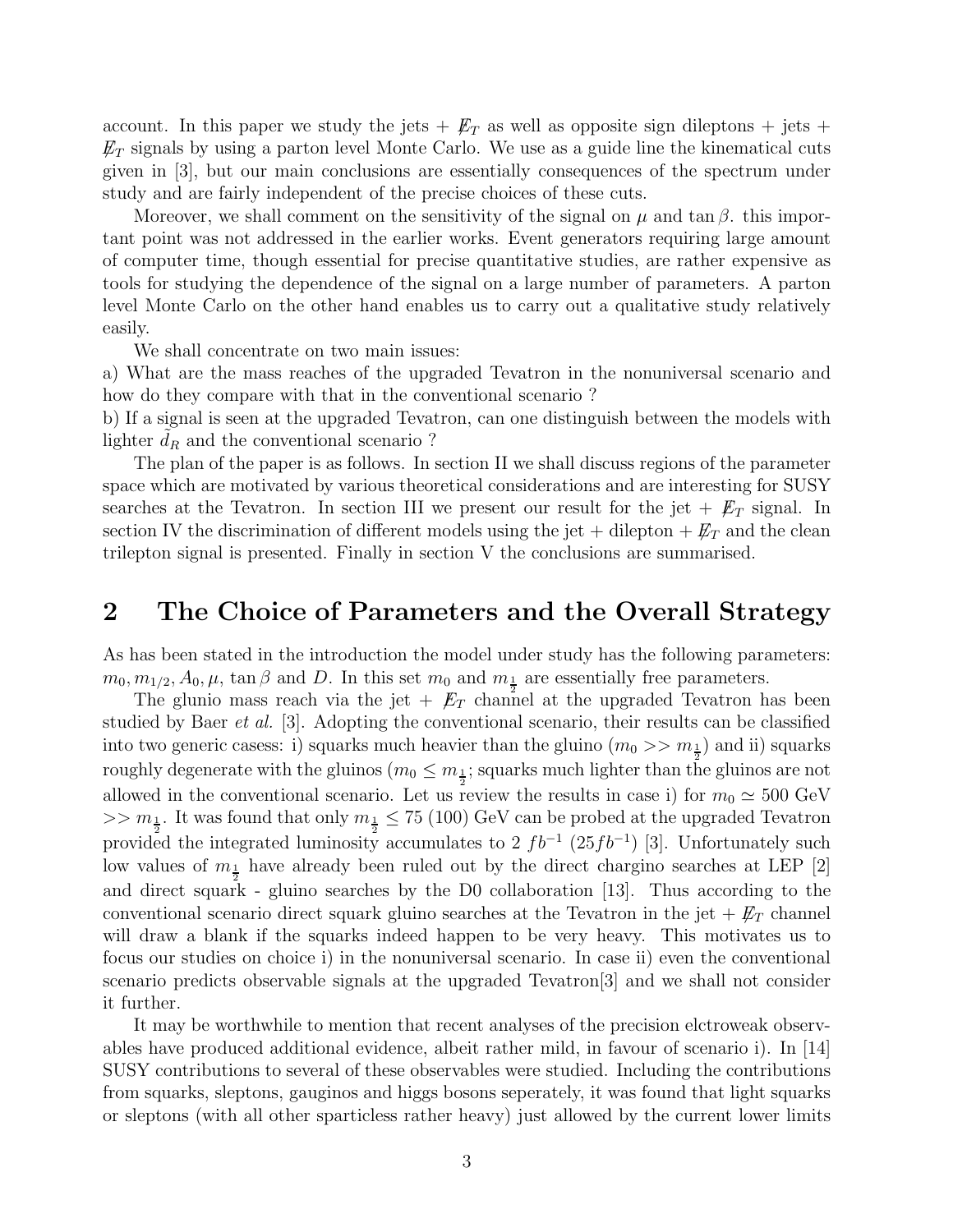from direct searches, always make the fit to 22 data points (Z width and partial widths, various assymmetries etc.) worse than that of the SM. On the otherhand relatively light charginos and neutralinos with heavy sfermions  $(m_0 \gg m_{\frac{1}{2}})$  improve the fit although the statistical significance of the improvement is rather modest.

Similar conclusions pertaining to the squark sector were obtained in [15]. However, it was also noted that even for comparatively light sbottoms and small mass of one of the stops, special values of  $\tilde{t}_L - \tilde{t}_R$  mixing can make the fit as good as that in the SM.

Increasing the number of theoretical inputs the number of free parameters can be further reduced. Several authors have noted that [16], if Yukawa coupling unification at  $M_G$ is demanded for the third generation within an  $SO(10)$  frame work, then  $\tan \beta$  becomes practically fixed, since only high values of  $\tan \beta$  (in a narrow range around 50) lead to such unification. The well known difficulty in accomodating the radiative  $SU(2) \times U(1)$  breaking in this scenario [17] with universal soft breaking masses for the scalars, may be overcome by the nonuniversality induced by the  $SO(10)$  D-terms [18].

We, however, note that the Yukawa coupling unification in  $SO(10)$  is a consequence of the assumption that the higgs sector is indeed minimal. In this case a single 10 dimensional higgs multiplet is assumed to contain both the higgs doublets required to generate the masses of the up and down type quarks and to trigger the radiative  $SU(2) \times U(1)$  breaking. We, therefore, do not require full Yukawa unification for the third generation and the resulting large value of  $\tan \beta$ , since this crucially depends on the choice of the higgs sector.

From the phenomenological point of view the large  $\tan \beta$  scenario in conjuction with the LEP lower bound  $M_{\tilde{\chi}^{\pm}_1} \geq 95$  GeV necessarily implies that  $m_{\tilde{g}}$  is almost at the edge of or beyond the kinematical reach of the Tevatron collider. Thus direct squark- gluino search at the upgraded Tevatron is of little consequence in this scenario, in particular if the squarks are much heavier than the gluino.

Even if more general higgs multiplets are assumed,  $b - \tau$  Yukawa unification is a desirable feature of the theory. The conventional wisdom is that this requires values of tan  $\beta$  smaller than that in the case of full Yukawa unification. Yet the favoured values of tan  $\beta$  are still too large to make gluinos sufficiently light to be produced copiously at Tevatron energies. Typical values required by unification are tan  $\beta > 30$ . However in the presence of neutrino masses and , in particular, of large mixing in the lepton sector this conclusion may require revision  $[19, 20]$ .

In the presence of large lepton mixing, as required by the SUPERK data on atmospheric neutrinos [9], b -  $\tau$  unification can be achieved for relatively low values of tan  $\beta$  which were previously disfavoured. In fact it has been shown in [20] that for  $2 \le \tan \beta \le 4$  and suitable fermion mass matrix textures at  $M_G$ , one can obtain large mixings in the lepton sector along with an acceptable CKM matrix, desired neutrino mass patterns and  $b - \tau$  unification. From the point of view of Tevatron phenomenology this finding is important, since gluino masses well within the striking range of the Tevatron are not necessarily excluded by the LEP lower bound on  $M_{\tilde{\chi}^{\pm}_1}$  for such low values of tan  $\beta$ . We shall, therefore, restrict ourselves to the above narrow range of  $\tan \beta$ .

The sign of the parameter  $\mu$  is chosen to be negative since otherwise the gluino mass range allowed by the LEP lower bound on  $M_{\widetilde{\chi}_1^{\pm}}$ , turns out to be uninteresting for Tevatron phenomenology.

As has been discussed in the introduction, an attractive way of fixing the magnitude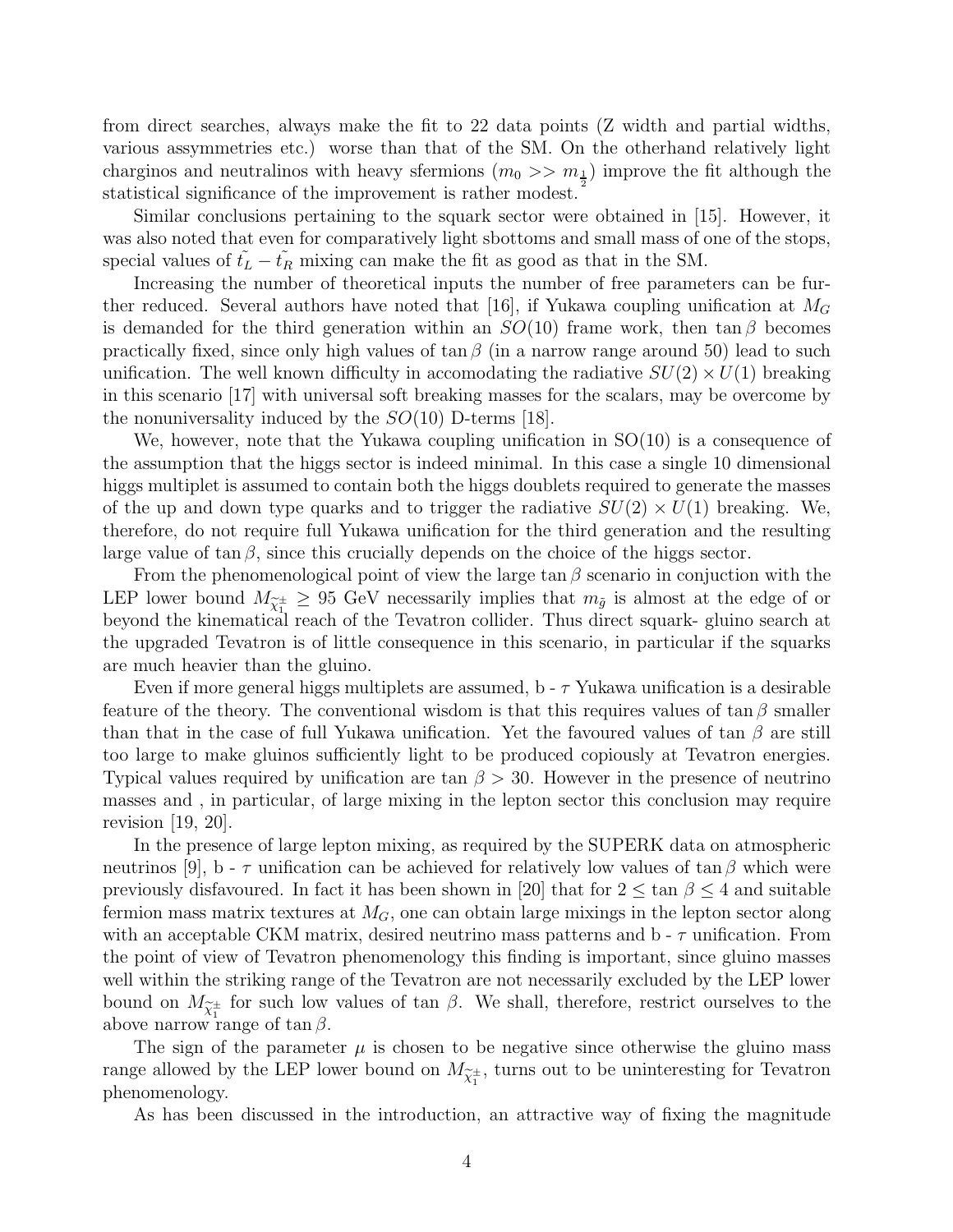of  $\mu$  is to require radiative  $SU(2) \times U(1)$  breaking at the electroweak scale. The resulting numerical value, however, strongly depends on the choice of the higgs mass parameter at  $M_G$ . Since we wish to make our predictions largely free from the additional assumptions on the higgs sector we shall treat  $\mu$  as a free parameter. In the context of Tevatron phenomenology this, however, does not make much of a difference since in any case magnitudes of  $\mu$  can not be much beyond 450 GeV or so, if we require a gluino well within the striking range of the Tevatron and  $M_{\tilde{\chi}^{\pm}_1} > 95$  GeV. On the lower side  $\mu$  is constrained by the requirement of a bino dominated LSP.

We shall denote the cross-section corresponding to the signal with n leptons + jets +  $\not\hspace{-.15cm}/F_T$ by  $\sigma_n$ . First we shall consider the jet  $+ \not{E}_T$  signal  $(\sigma_0)$  arising from squark-gluino production.

In this work we shall reexamine the gluino mass reach at the upgraded Tevatron for large  $m_0$  ( $\gg m_1$ ) in the non-universal scenario. We find that an interesting range of  $m_1$ beyond the LEP-2 search limit can be probed. This is particularly so, if a high integrated luminosity ( $\sim 30 f b^{-1}$ ) is available. We further study the distributions of various kinematical observables associated with the final states using conservative kinematial cuts given in [3] and compare and contrast them with the corresponding distribution in the conventional scenario.

The size of the signal is very sensitive to the squark, glunio masses or alternatively with  $m_0$ , D, and  $m_{\frac{1}{2}}$ . The dependence on the magnitude of  $\mu$  and  $\tan \beta$  is relatively mild but non trivial. This variation was not studied systematically in earlier works [8]. In this paper we shall check the sensitivity of our conclusions with respect to  $\mu$  and tan  $\beta$ .

If the signals for several values of D happen to be indistinguishable, we shall try to distinguish between them by considering the distributions of the final state observables and the corresponding dilepton  $(\sigma_2)$  and clean trilepton signals.

# 3 jet +  $\not{\!\! E_T}$

In the conventional scenario Baer *et al.* [3] have considered the jet  $+$   $\not\!\!E_T$  signals in great details using the ISAJET-ISASUSY Monte Carlo. They have given the kinematical cuts and the SM background corresponding to these cuts. In our parton level Monte Carlo we have adopted the cuts and the background estimates of Baer *et al.* Although our numerical estimates based on a simple minded approach give approximate guide lines and should not be treated as firm predictions, the main conclusions drawn are expected to be valid.

Baer *et al.* have given the jet  $+$   $\not\!\!E_T$  cross-section for several representative choices of the SUSY parameters (see fig. 3 of ref. [3]). Since we are interested in the  $m_{\tilde{q}} >> m_{\tilde{q}}$  case, we have focussed our attention on the choice  $m_0 = 800$  GeV,  $m_{\frac{1}{2}} = 120$  GeV,  $\tan \beta = 2$ ,  $A_0 = 0$  and sign of  $\mu$  negative. They have also prescribed the following set of kinematical cuts  $E_T(j_1)$ ,  $E_T(j_2) > E_T^c$  and  $E_T > E_T^c$ , where  $E_T^c$  is a variable which should be chosen appropriately for each point of the parameter space to optimise the signal to background ratio.  $E_T(j_1)$  and  $E_T(j_2)$  are the transverse energies of the two leading jets respectively. The other cuts from [3] are  $|\eta_j| \leq 3$  for all jets and  $\Delta R (\equiv \sqrt{\Delta \eta^2 + \Delta \phi^2}) > 0.7$ . Subject to these cuts the SM background is  $\sim 2$  pb. In most of the cases studied in ref. [3] higher values of  $E_T^c$  improves the statistical significance of the signal.

Using these cuts our parton level calculation gives cross-sections which approximately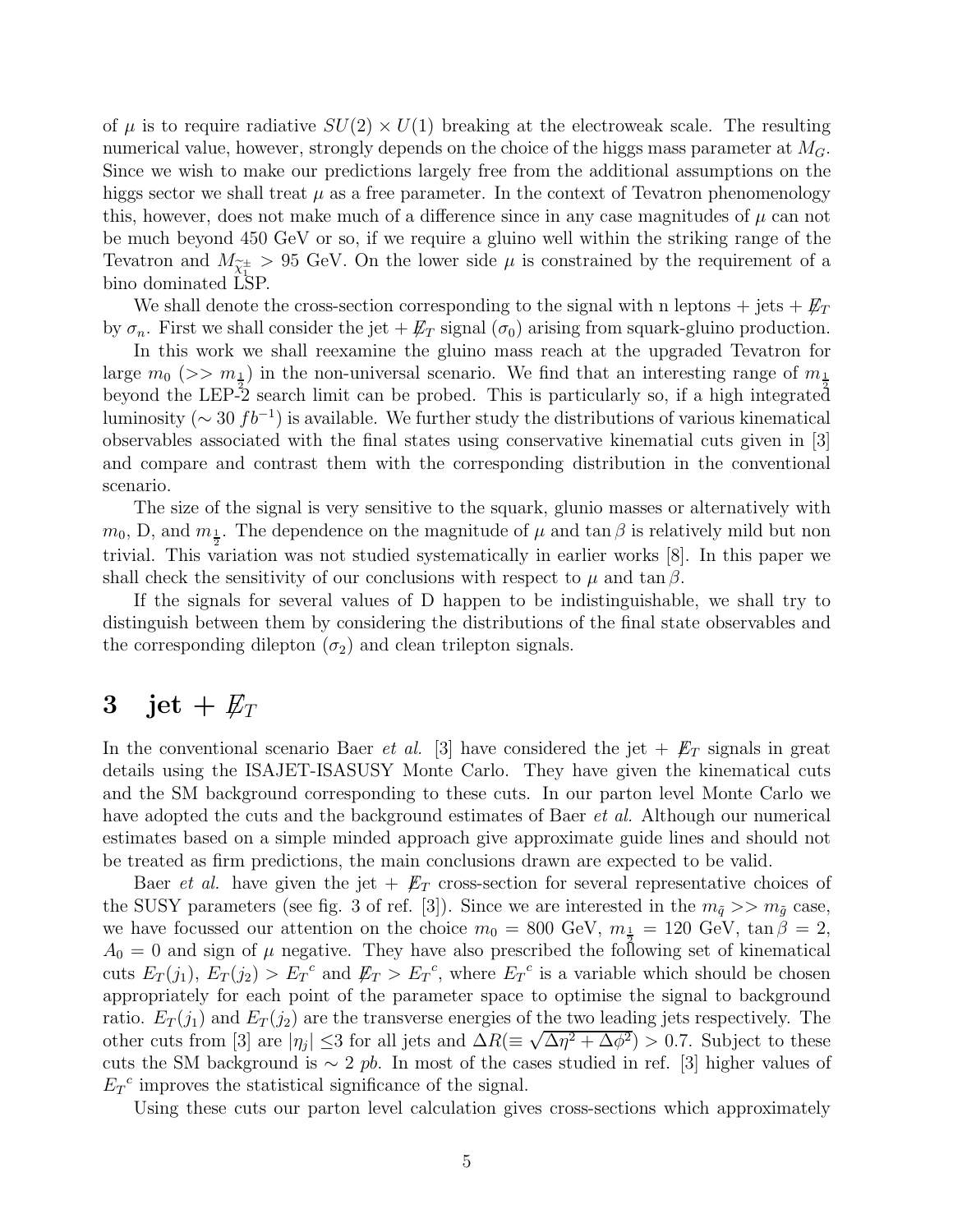agree with Baer *et al.* for  $E_T{}^c \leq 50$  GeV. For example for  $E_T{}^c = 50$  GeV we find  $\sigma_0 \approx 35$  fb where as Baer *et al.* obtain  $\approx 25$  fb. A part of the discrepancy ( $\sim 10\%$ ) may be attributed to the use of different parton density functions. Baer et al. have used CTEQ2L [21] while we have used CTEQ4M [22]. For higher values of  $E_T{}^c$ , however, parton level calculation grossly over estimate the cross section compared to ISAJET result. This is understandable because the reduction in  $p_T$  of the parton jets due to fragmentation, final state radiation etc. which soften the jet  $p<sub>T</sub>$  in general, is not taken into account in parton level calculations. Being conservative we shall use  $E_T{}^c = 50$  GeV. For a reallistic estimate we scale our parton level cross-sections by a factor of  $2/3$ . We however note that our conclusions regarding the search limits are likely to improve to some extent by the use of harder cuts.

We next present the sparticle spectrum for  $D = i(0.0, i(0.4, \text{and } ii(0.6, \text{using equations})))$ (1) and (2). The details are given in Table 1. Our main interest will be restricted to  $D =$ 0.6 where  $m_{\tilde{g}} > m_{\tilde{d}_R}$ . However, we shall also comment on the D = 0.4 scenario.

|                                       | $D=0.0$ | $D=0.4$ | $D=0.6$ |
|---------------------------------------|---------|---------|---------|
| $\overline{\widetilde{u}_L}$          | 550     | 593     | 614     |
| $\widetilde{u}_R$                     | 547     | 591     | 611     |
| $\widetilde{\mathbf{d}}_{\mathbf{R}}$ | 548     | 390     | 281     |
| $\mathbf{\tilde{e}}_{\mathbf{L}}$     | 507     | 328     | 180     |
| $\tilde{e}_R$                         | 503     | 550     | 572     |
| $\tilde{g}$                           | 312     | 313     | 313     |
| $\widetilde{\chi_1}^0$                | 46      | 46      | 46      |
| $\widetilde{\chi_2}^0$                | 96      | 95      | 95      |
| $\widetilde{\chi}^{\pm}_1$            | 96      | 95      | 95      |

**Table 1**: The mass spectrum in GeV at the weak scale for different values of D with  $m_0 =$ 500 GeV,  $m_{\frac{1}{2}}$  = 105 GeV,  $\tan \beta = 3$ ,  $A_0 = 0$ ,  $\mu = -340$  GeV.

Further using the radiative  $SU(2) \times U(1)$  breaking we find  $\mu \approx -340$  GeV in the universal scenario (D = 0.0). In principle  $\mu$  can be determined from radiative  $SU(2) \times U(1)$  breaking in the non universal scenario as well, if we make additional assumptions about the higgs masses at  $M_G$ . We shall, however, refrain from making such assumptions and, as has already been mentioned in the introduction, treat  $\mu$  as a free parameter. In order to study the impact of light  $d_R$  squarks on the jets +  $\not\!\!E_T$  signal we shall first use  $\mu = -340$  GeV even in the nonuniversal case. Later we shall comment on the sensitivity of the signal to  $\mu$ .

For Tevatron Run II ( $\mathcal{L} \sim 2 f b^{-1}$ ), where  $\mathcal{L}$  indicates the integrated luminosity, we find that for  $m_{\frac{1}{2}} \geq 100$  GeV, no observable signal is expected for  $D = 0.0$  in agreement with Baer *et al.* For D=0.4 the conclusion remains more or less unchanged. For D=0.6 ( $m_{\tilde{g}} > m_{\tilde{d}_R}$ ), however, a signal may be seen, provided  $m_{\frac{1}{2}}$  is in a narrow range just beyond the LEP II limit. For example we find for  $m_{\frac{1}{2}} = 110 \text{ GeV}$ ,  $\sigma_0 = 143 \text{ fb}$  which corresponds to  $\frac{\sigma}{\sqrt{B}} \approx 5$ .

This may be understood from the following facts. The gluino decay channels and corresponding branching ratio (BR)s are given in the Table 2.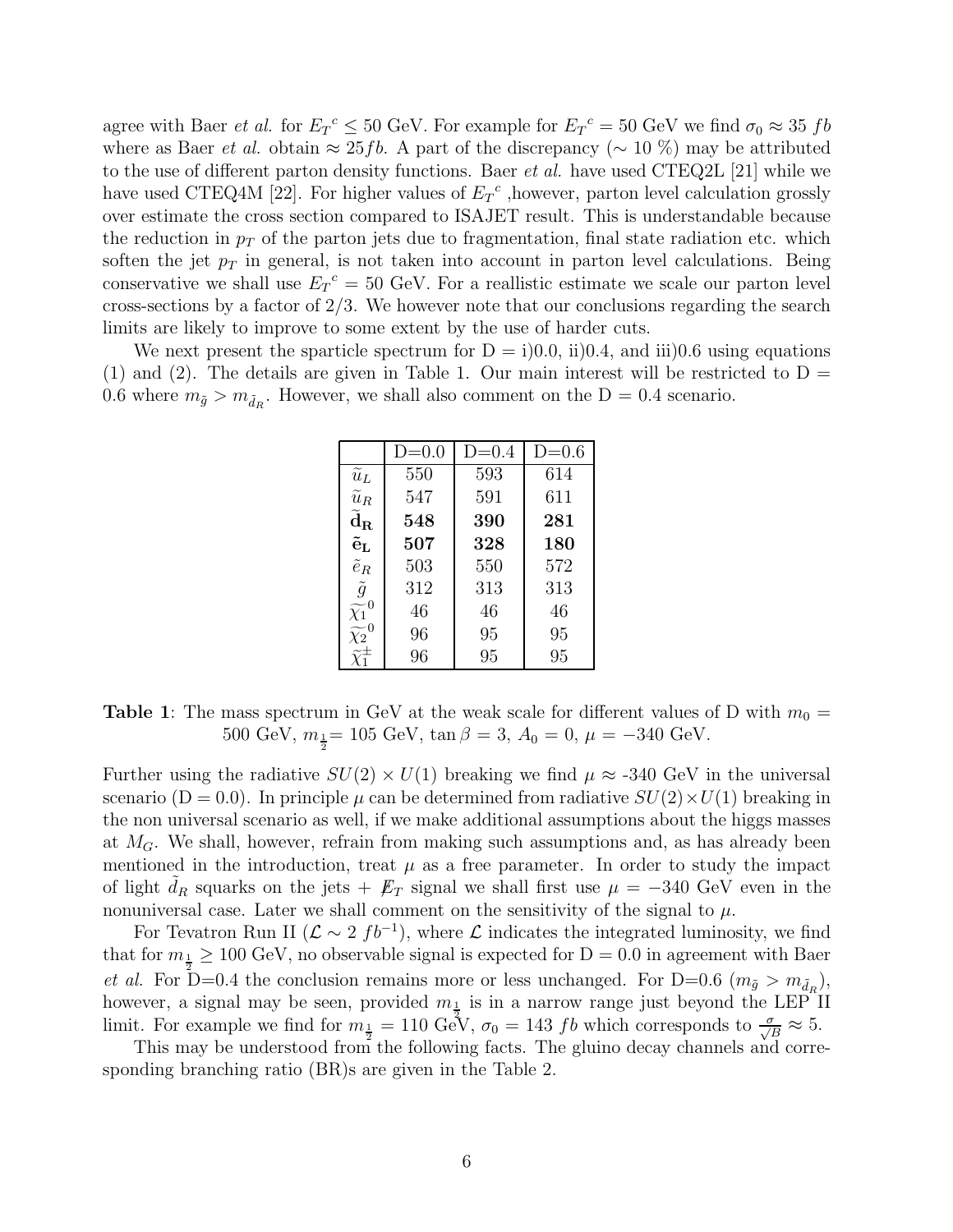|                                                                              |                                 | $D=0.0$   $D=0.4$   $D=0.6$ |        |
|------------------------------------------------------------------------------|---------------------------------|-----------------------------|--------|
| $\tilde{q} \rightarrow \tilde{\chi}^{\pm} + jets$   0.4657   0.3681   0.0006 |                                 |                             |        |
| $\tilde{q} \rightarrow \tilde{\chi}_1^0 + jets$                              | $\mid$ 0.1418   0.3311   0.0001 |                             |        |
| $\tilde{q} \rightarrow \widetilde{\chi}_2^0 + jets$                          | 0.3925                          | 0.3009                      | 0.0005 |
| $\tilde{q} \rightarrow d_R + jet$                                            | (0.0)                           | 0.0                         | 0.998  |

Table 2: The glunio decay channels and corresponding branching ratios for different values of D.

For D = 0 case 3-body decay of the glunio dominates because all the squarks  $(\tilde{q}_L, \tilde{q}_R)$  are heavier than the glunio.  $\tilde{\chi}^{\pm}$  and  $\tilde{\chi}_2^0$  decay through leptonic as well as hadronic modes. So  $BR(\tilde{g} \to jets+E_T)$  is somewhat suppressed. But for  $D = 0.4$  this BR increases. This is due to the light  $\tilde{d}_R$  propagator which is less suppressed. As a result  $BR(\tilde{g} \to \tilde{\chi}_1^0 + jets)$  is enhanced significantly  $(0.14 \rightarrow 0.33)$ .

For D=0.6, BR  $(\tilde{g} \to jets + \not{E}_T)$  increases rapidly. In this case  $m_{\tilde{g}} > m_{\tilde{d}_R}$  and so the 2-body decay of glunio dominates. First we have the decay  $\tilde{g} \to \tilde{d}_R$  d  $(\tilde{d}_R \equiv \tilde{d}_R, \tilde{s}_R, \tilde{b}_R)$  with  $BR = 0.998$ , followed by  $\tilde{d}_R \to \tilde{\chi}_1^0 d$  with 100 % BR as the  $\tilde{\chi}_1^0$  is  $\tilde{B}$  dominated.

The observability of jets +  $\not{E}_T$  signal may improve sgnificantly if higher  $\mathcal{L}$  (~ 30 fb<sup>-1</sup>) is available at the upgraded Tevatron (see Table 3).

| $D=0.0$        |            | $D=0.4$        |       | $D=0.6$    |                |                |            |    |
|----------------|------------|----------------|-------|------------|----------------|----------------|------------|----|
| m <sub>1</sub> | $\sigma_0$ | $\overline{B}$ | $m_1$ | $\sigma_0$ | $\overline{B}$ | m <sub>1</sub> | $\sigma_0$ |    |
| 105            | 53         |                | 105   | 62         |                | 105            | 203        | 25 |
|                |            |                |       |            |                | 125            | 53         |    |

**Table 3:** The jets +  $\not\!\!E_T$  cross-sections (in fb) and statistical significances for different values of  $m_{\frac{1}{2}}$  and D with  $m_0 = 500$  GeV,  $\tan \beta = 3$ ,  $A_0 = 0$ ,  $\mu = -340$  GeV.

We find that if the chargino mass is just above the LEP lower limit corresponding to  $m_{\tilde{g}} \simeq 312 \text{ GeV}$ , a signal may also be expected for  $D = 0.0$  and 0.4. For the  $D = 0.0$  case we obtain slightly enhanced  $\frac{S}{\sqrt{S}}$  $\frac{B}{B}$  ratio compared to ref.[3] since we have used tan  $\beta = 3$ . and  $\mathcal{L}$  ( $\sim$  30  $fb^{-1}$ ). For heavier charginos no signal is anticipated.

For  $D = 0.6$ , however, a range of  $m_{\frac{1}{2}}$  105 GeV  $\leq m_{\frac{1}{2}} \leq 125$  GeV can be probed. This is the consequence of the production of relatively light  $d_R$  squarks along with the gluino and the enhanced BR  $(\tilde{g} \rightarrow jets + \not{E}_T)$  for reasons discussed above.

We next study the variation of  $\sigma_0$  with  $\mu$ . For D = 0.6 the results hardly changes with  $\mu$ . This is a consequence of the fact that in this case the decays  $\tilde{g} \to \tilde{d}_R d$  and  $\tilde{d}_R \to \tilde{\chi}_1^0 d$ dominates the signal. The branching ratio of the former strong decay is insensitive to  $\mu$ . The second decay has  $\approx$ 100 % BR as long as the LSP is B dominated.

For  $D = 0.0$  and  $D = 0.4$  the signal has some dependence on  $\mu$  (see Table 4).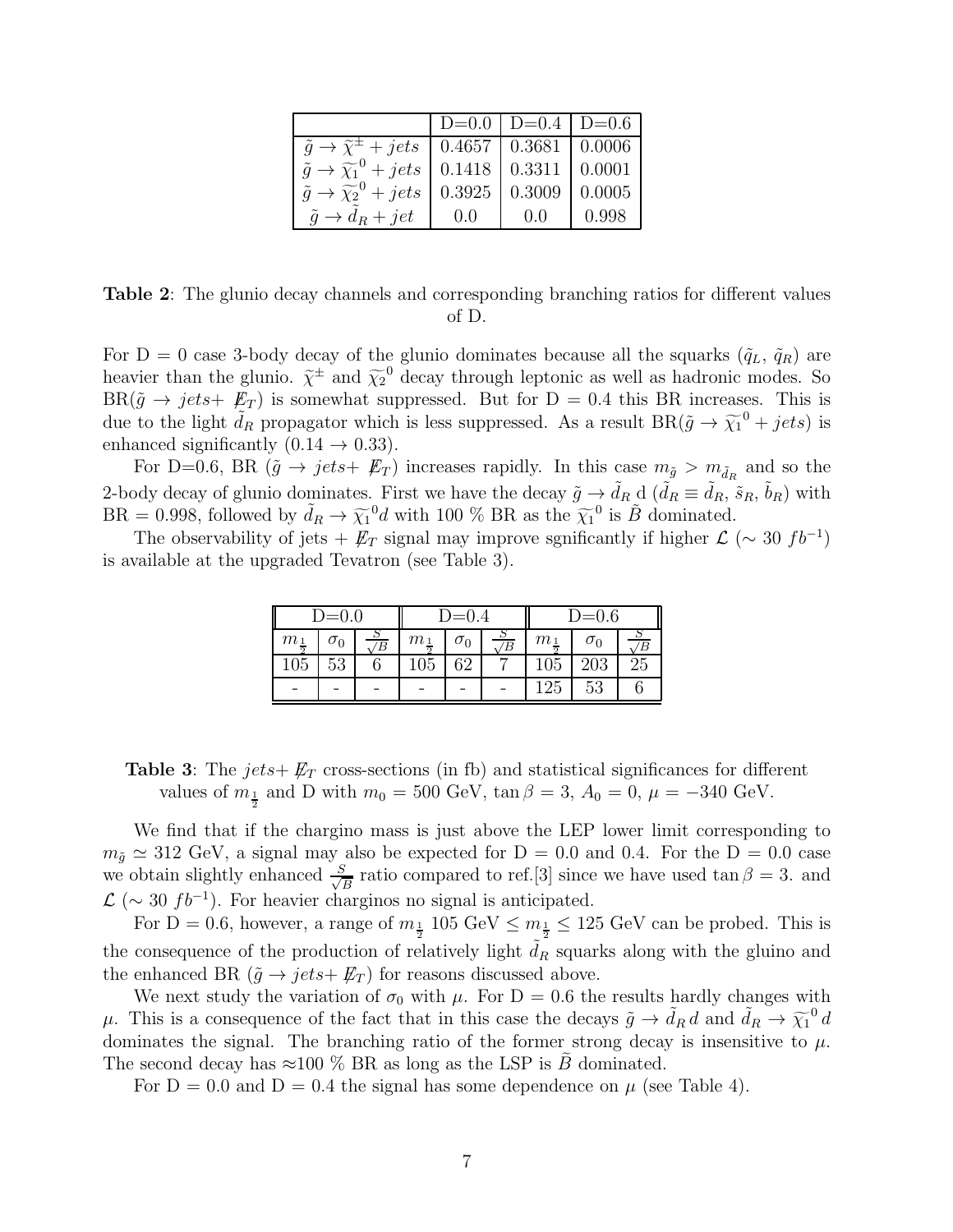| $\mu$  | $\sigma_0(D=0.0)$ | $\sigma_0(D=0.4)$ |
|--------|-------------------|-------------------|
| $-340$ | 79                | 93                |
| $-400$ | 82                | 80.5              |
| $-450$ | 81                | 72                |
| $-500$ | 80                | 66                |
| $-600$ | 73                | 63.5              |
| $-700$ | 65.5              | 58                |

**Table 4**: The sensitivities of the  $jets + \not{E_T}$  cross-section with  $\mu$  for different values of D. All cross-sections are in fb and  $\mu$  in GeV.

However for  $|\mu| > 450$  GeV, the chargino mass violates the LEP lower bound. Larger values of  $\mu$ , therefore, require enhanced  $m_{\frac{1}{2}}$  which makes the  $m_{\tilde{g}}$  larger and the signal at the Tevatron is supressed below the observable limit.

We next study the variation of  $\sigma_0$  with tan  $\beta$ . It is once again found that  $\sigma_0$  for D = 0.6 is not at all sensitive to this parameter. For  $D = 0.4$  and  $D = 0.0$  the signal show some sensitivity. However, for tan  $\beta \geq 4$ , the chargino mass again violates the LEP lower bound unless  $m_{\frac{1}{2}}$  and correspondingly  $m_{\tilde{g}}$  is increased.



**Fig. 1:** Missing  $E_T$  distribution of signal for three different values of D-parameter.

From tables 3 and 4 it follows that the magnitudes of  $\sigma_0$  is approximately the same in the following cases $(m_0 = 500, A_0 = 0, \tan \beta = 3)$ : a)  $m_{\frac{1}{2}} = 105 \text{ GeV}, D = 0.0, \mu = -340 \text{ GeV}$ b)  $m_{\frac{1}{2}} = 105 \text{ GeV}, D = 0.4, \mu = -400 \text{ GeV}$ c)  $m_{\frac{1}{2}} = 105 \text{ GeV}, D = 0.6, \mu = -340 \text{ GeV}$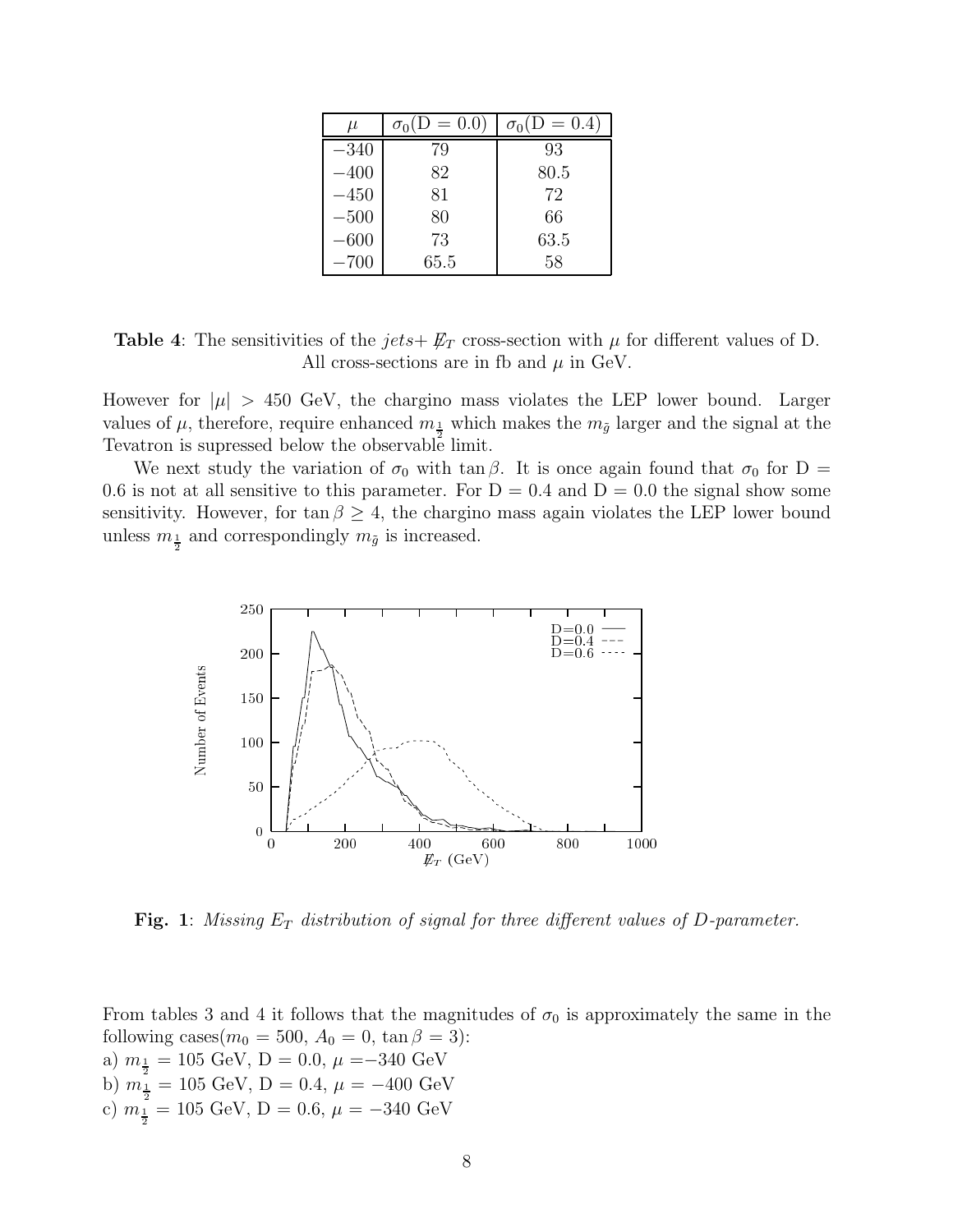We now explore the possiblity of distinguishing between these different scenarios by using the  $\not{E}_T$  distribution and the  $p_T$  distributions of the leading jet. In fig.1 we present the  $\not{E}_T$ distribution with the kinematical cuts given above. We find that already in  $D = 0.4$  case the distribution is considerably harder than that in the mSUGRA scenario at least in the interval 150 GeV  $\leq \not{E}_T \leq 300$  GeV. A bin by bin analysis of this distribution may disentangle the two models, if a signal is seen.



Fig. 2: Leading-jet  $P_T$  distribution of signal for three different values of D-parameter.



**Fig. 3**: Mass reach of jets  $\#_T$  signal in  $m_0 - m_{\frac{1}{2}}$  plane.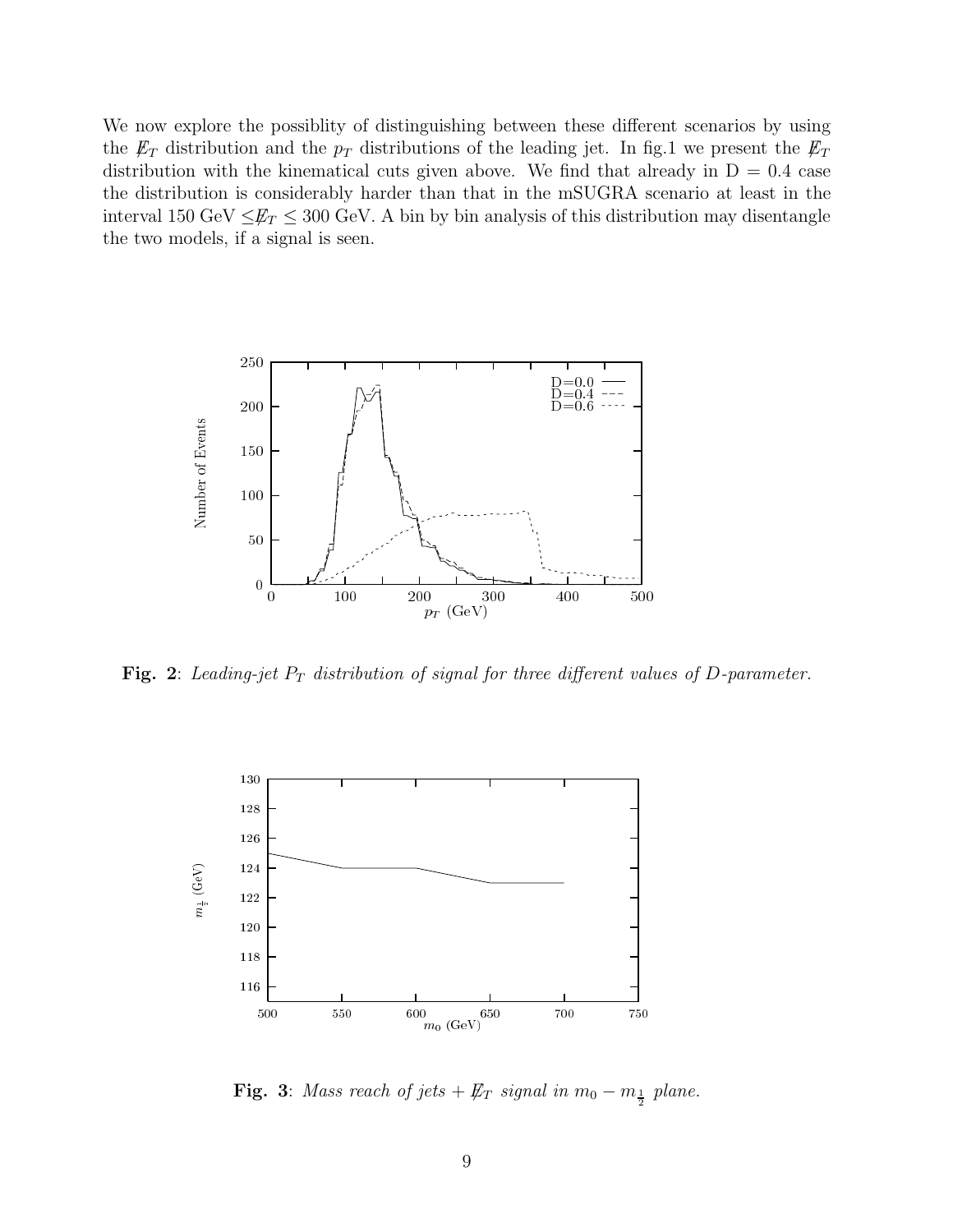For the  $D = 0.6$  case the signal has a very hard  $\not{E}_T$  spectrum extending far beyond the distributions in the other two cases.

The  $p_T$  spectrum of the leading jet is presented in fig. 2. It is clear that no distinction between parameter set a) and b) are possible. A much harder  $p_T$  spectrum for the leading jet, on the other hand, can easily identify the  $m_{\tilde{g}} > m_{\tilde{d}_R}$  scenario (D = 0.6).

We next investigate the variation of  $\sigma_0$  with  $m_0$ . As expected  $m_{\tilde{d}_R}$  increases with  $m_0$  and beyond a certain range we find  $m_{\tilde{d}_R} > m_{\tilde{g}}$ . Upto  $m_0 \sim 700 \text{ GeV}$  a  $5\sigma$  signal can be obtained for values of  $m_{\frac{1}{2}}$  beyond the LEP limit (see fig.3).

## 4 OS-dileptons and clean Trileptons

We have also studied the consequence of nonuniversality in the opposite sign(OS) dilepton + jets +  $\not\!\!E_T$  channel. For D=0.6,  $m_0 = 500 \text{ GeV}, m_{\frac{1}{2}} = 105 \text{ GeV}, \tan \beta = 3, \mu < 0$ , (i.e.  $m_{\tilde{g}} > m_{\tilde{d}_R}$  the OS-dilepton cross-section vanishes since there is no cascade decay of the glunios. This coupled with a relatively large  $\sigma_0$  makes this model totally distinct from the  $D = 0.0$  case.

Baer et al. [3] have studied OS dilepton signal in great details. We have used the following cuts from [3]:  $E_T(j_1), E_T(j_2) \ge 50 \text{ GeV}, E_T \ge 50 \text{ GeV}, E_T(l_1), E_T(l_2) \ge 10 \text{ GeV},$  $|\eta_l|$  < 2.5, and the lepton isolation criterion  $R > 0.3$ .

Using the above cuts we get for  $m_0 = 800$  GeV,  $m_{\frac{1}{2}} = 120$  GeV,  $\tan \beta = 2$ ,  $\mu < 0$ ,  $\sigma_2 =$ 1.8 fb where as Baer *et al.* [3] have obtained  $\sigma_2 \sim 2$  fb. Thus the aggrement is rather well. With harder cuts the signal/background ratio improves. But as discussed above realistic e2stimates may not be obtained from a parton level Monte Carlo with such strong cuts.

For  $m_0 = 500 \text{ GeV}, m_{\frac{1}{2}} = 105 \text{ GeV}$  and for  $\tan \beta \simeq 2$  Baer *et al.* [3] have already analysed  $\sigma_2$  in the conventional scenario. Their conclusion was that this signal is unobservable at the upgraded Tevatron. However, in their analyses they asumed  $|\mu|$  to be a fixed number determined by the  $SU(2) \times U(1)$  breaking condition, which may not be realistic due reasons discussed earlier.

We have re-examined the OS signal at the parton level for  $D = 0.0$  case treating  $\mu$  as a free parameter. We find that irrespective of the value of  $\mu$  the cross section is unobservable even with  $\mathcal{L} = 30 f b^{-1}$  in the conventional scenario.

But for  $m_0$ =500 GeV,  $m_{\frac{1}{2}} = 105$  GeV ,  $\tan \beta = 3$  and  $D = 0.4$  an observable signal may be achieved for favourable values of  $\mu$  (see Table 5).

| и      | $\sigma_2$ | $BR(\widetilde{\chi_2}^0 \rightarrow l^+l^-\widetilde{\chi_1})$ |  |
|--------|------------|-----------------------------------------------------------------|--|
| $-340$ | 5.1        | 0.08                                                            |  |
| $-400$ | 7.4        | 0.12                                                            |  |
|        | .6         | 0.14                                                            |  |

**Table 5:** The sensitivities of the OS dilepton + jets +  $\not{E}_T$  cross sections with  $\mu$ . Cross-sections are in fb and  $\mu$  in GeV.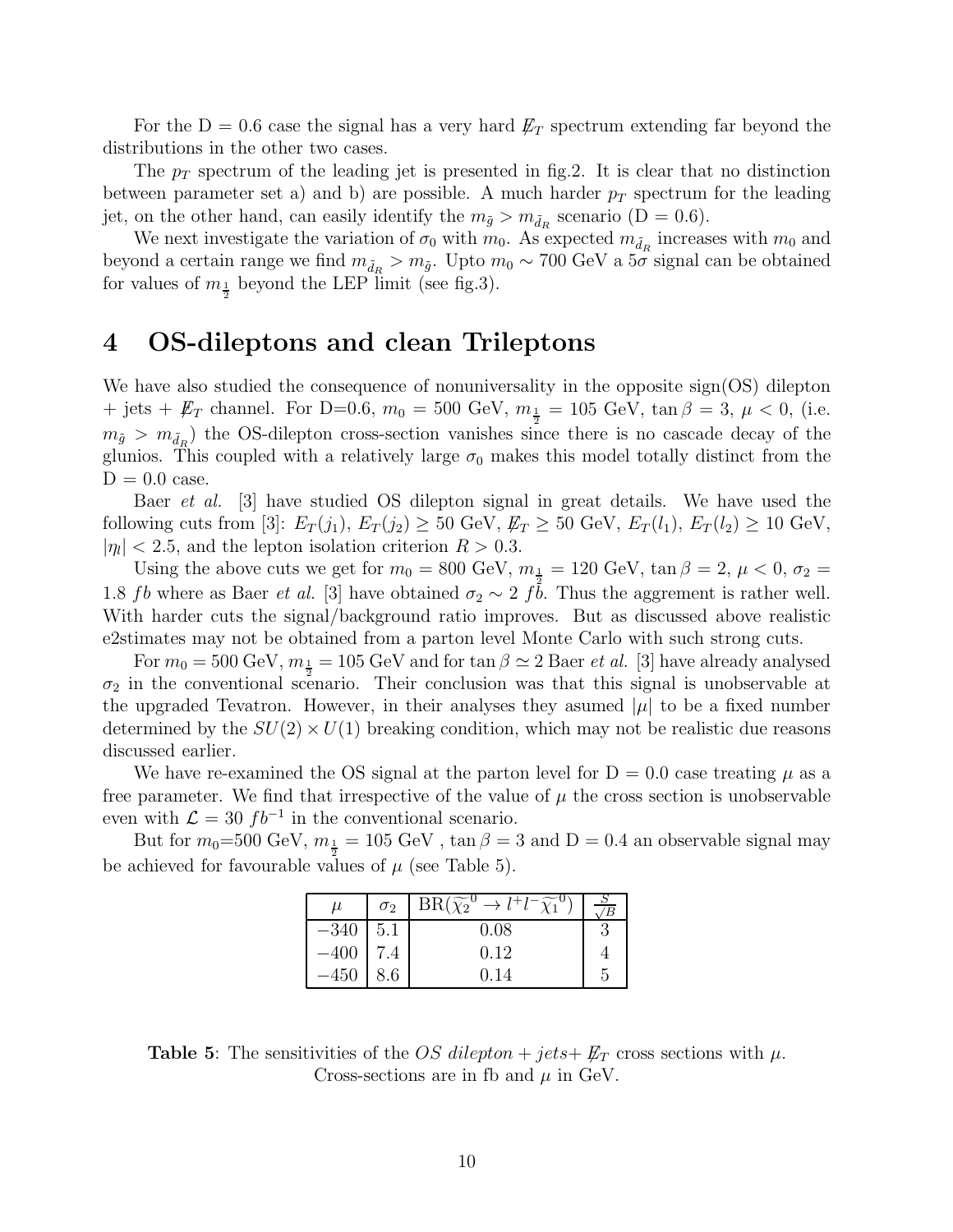It is clear from the Table 5 that in the non-universal case OS dilepton  $+$   $\cancel{E}_T$  may be observable for large  $|\mu|$ , using  $\mathcal{L} = 30 f b^{-1}$ . This happens since  $|\mu|$  increases,  $\widetilde{\chi}_2^0$  and  $\widetilde{\chi}_1^0$  becomes more gaugino like and as BR  $(\widetilde{\chi}_2^0 \to l^+l^-\widetilde{\chi}_1^0)$  increases. Incidentally the OS dilepton signal may be a convenient tool for distinguishing the  $D = 0.4$  scenario (parameter set in section 3) from the others which predicts unobservable dilepton signals. The most appropriate tool for distinguishing the three parameter sets a, b, c presented in the previous section is ,however, the clean trilepton signal [23].

We again use the cuts of ref[3];  $|\eta_l| < 2.5$ ,  $p_T(l_1) > 20$  GeV,  $p_T(l_2) > 15$  GeV,  $p_T(l_3) >$ 10 GeV,  $E_T > 25$  GeV and  $|m(l\bar{l}) - M_Z| \ge 10$  GeV. In recent times it has been emphasised that the background from  $W\gamma^*/Z^*$  is the most severe one in the channel [24]. In order to take care of this background we have introduced an additional invariant mass cut of  $m_{l\bar{l}} >$ 12 GeV. Using MADGRAPH[25] we estimate the SM background to be  $\sim 5$  fb subject to the above cuts. The clean 3l cross -section is presented in Table 6.

| parameter | $\sigma_{\widetilde{\chi}_1^{\pm}\widetilde{\chi}_2^{0}}$ | $BR(\widetilde{\chi_2}^0 \rightarrow l^+l^-$ | $\sigma_{3l}$ | $\overline{B}$ |
|-----------|-----------------------------------------------------------|----------------------------------------------|---------------|----------------|
| set       | in $pb$                                                   |                                              | in $fb$       |                |
| a         | 2.294                                                     | 0.019                                        | 3.0           |                |
|           | 2.371                                                     | 0.117                                        | 16.7          |                |
|           | 1.187                                                     | 0.152                                        | 32.3          | 70             |

Table 6: The clean trilepton cross-sections in pb for different set of parameters.

From Table 6 it follows that the three scenarios can be conveniently distinguished by the clean 3l signal.

#### 5 Conclusions

Within the framework of  $N = 1$  SUGRA, it is quite possible that the  $\tilde{d}_R$  squarks are significantly lighter than all other sfermions. We consider the case in which  $\tilde{d}_R$  squarks have  $\{m\}$  mass  $\leq m_{\tilde{g}}$ , while all other squarks are significantly heavier than the gluino, and outside the kinematical reach of the Tevatron. These light  $d_R$  squarks have several distinctive features in comparison with the conventional MSUGRA scenario : 1) enhancement of  $j + \not{E}_T$  crosssection, 2) suppression of multilepton  $+ j + \not{E}_T$  cross-section and the cascade decays of the gluinos and 3)relatively hard missing energy spectrum.

Although in view of various uncertainties in Planck and GUT scale physics it is desirable to consider the scenario in a model independant way, we have considered a model based on  $SO(10)$  D-terms to generate the mass spectra for the purpose of illustration. This model has only one extra parameter, namely the D-parameter, than the conventional MSUGRA model.

For  $m_0 >> m_{\frac{1}{2}}$ , which makes most of the squarks much heavier than the gluino, it is well known that MSUGRA does not yield an observable  $j + E_T$  signal at the upgraded Tevatron for gluino masses consistent with LEP or Tevatron Run-I lower bounds [2, 13]. On the other hand if  $m_{\tilde{d}_R} < m_{\tilde{g}}$ , an observable signal can be seen even with anintegrated luminosity ∼  $2 f b^{-1}$  for  $m_{\frac{1}{2}}$  just above the current lower bound. As the integrate luminosity accumulates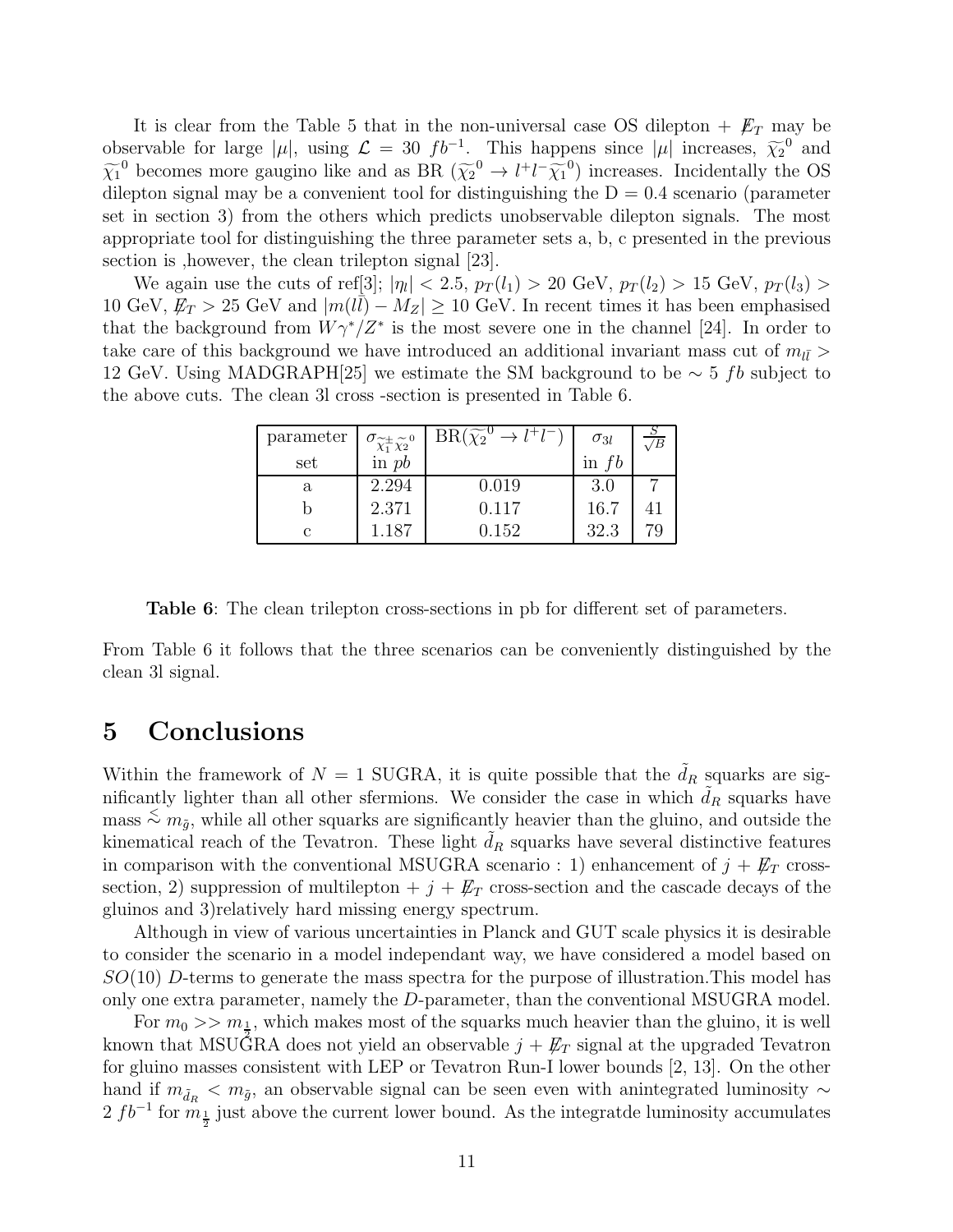to ~ 30  $fb^{-1}$  at the upgraded Tevatron, asignificant range ( 105 GeV  $\leq m_{\frac{1}{2}} \leq 125$  GeV) can be probed. The variation of this signal with  $\tan \beta$  and  $\mu$  is insignificant for reasons discussed in the text<sup>4</sup>. Although we have carried out most of the calculations for  $m_o = 500 \text{ GeV}$ , similar signals can be achieved for any  $m_o < 700$  GeV, even if  $m_o \gg m_{\frac{1}{2}}$ .

We have also considered the possibilities of distinguishing between the various scenarios from the  $j+$   $E_T$  signal at the Tevatron. We illustrate this with three values of the Dparameter: 1)  $D = 0$  (conventional MSUGRA) 2)  $D = 0.4$  ( $m_{\tilde{d}_R} > m_{\tilde{g}}$ , but  $<< m_{\tilde{q}}$ ) and 3)  $D = 0.6$  ( $m_{\tilde{g}} > m_{\tilde{d}_R}$ . We have chosen all other parameters such that the  $j + \not{E}_T$  cross-sections are comparable in all the three cases. As discussed in th text the missing energy spetrum in scenario 2) is already somewhat harder compared to that in scenario 1). This difference may observable depending on the value of the integrated luminosity. The  $E_T$  spectrum in scenario 3) is much harder compared to that in 1) and 2) and extends far beyond the end point of the corresponding distributions and can be easily distinguished.

Multilepton  $+j+\not{E}_T$  signals may also help to distinguish between the three scenarios. In the scenario 3) the OS di-lepton  $+j+\not{E_T}$  is absent. In scenario 1) a slight enhancement above the SM background is possible for all values of  $\mu$ , although this enhancement is not statistically significant to qualify as a genuine SUSY signal. In scenario 2) for suitable values of  $\mu$  the OS di-lepton signal may be so large that it may be above the SM background in a staistically significant way.

Finally clean tri-lepton signal differ quite appreciably in the three cases. It is the largest in case 3 while in case 2 it is still muh larger than that in the conventional scenario.

# References

- [1] For reviews see, for example, H.P. Nilles, Phys. Rep. 110 (1984) 1; P. Nath, R. Arnowitt and A. Chamseddine, *Applied*  $N = 1$  Supergravity, ICTP Series in Theo. Phys., Vol I, World Scientific (1984); H.E. Haber and G.L. Kane, Phys. Rep. 117 (1985) 75; S.P. Misra, Introduction to Supersymmetry and Supergravity, Wiley Eastern, New Delhi (1992); M. Drees, hep-ph/9611409.
- [2] R. Barate et al., ALEPH Collab., Phys. Lett. B469, 303 (1999); P. Abreu et al., OPAL Collab., CERN-EP-2000-008. D $\emptyset$ Collab., B. Abbott et al., Phys. Rev. Lett.83, 4937 (1999).
- [3] H. Baer *et al.*, Phys. Rev., **D54** 5866 (1996).
- [4] H. Baer *et al*, Phys. Rev. **D52**, 2746 (1995); Phys. Rev. **D53**, 6241 (1996); Phys. Rev. **D59**, 055014 (1999); I. Hinchcliffe *et al.* Phys. Rev. **D55**, 5520 (1997); CMS Collab., S. Abdullin et al. hep-ph/9806366.
- [5] R. Arnowitt, A.H. Chamseddine and P. Nath, Phys. Rev. Lett. 49, 970 (1982); R. Barbieri, S. Ferrara and C.A. Savoy, Phys. Lett. **B119**, 343 (1982); L.J. Hall, J. Lykken and S. Weinberg, Phys. Rev. D27, 2359 (1983).

 $4$  Variation of  $\mu$  is an indirect way of taking into account the larger uncertainties in the higgs sector of the model.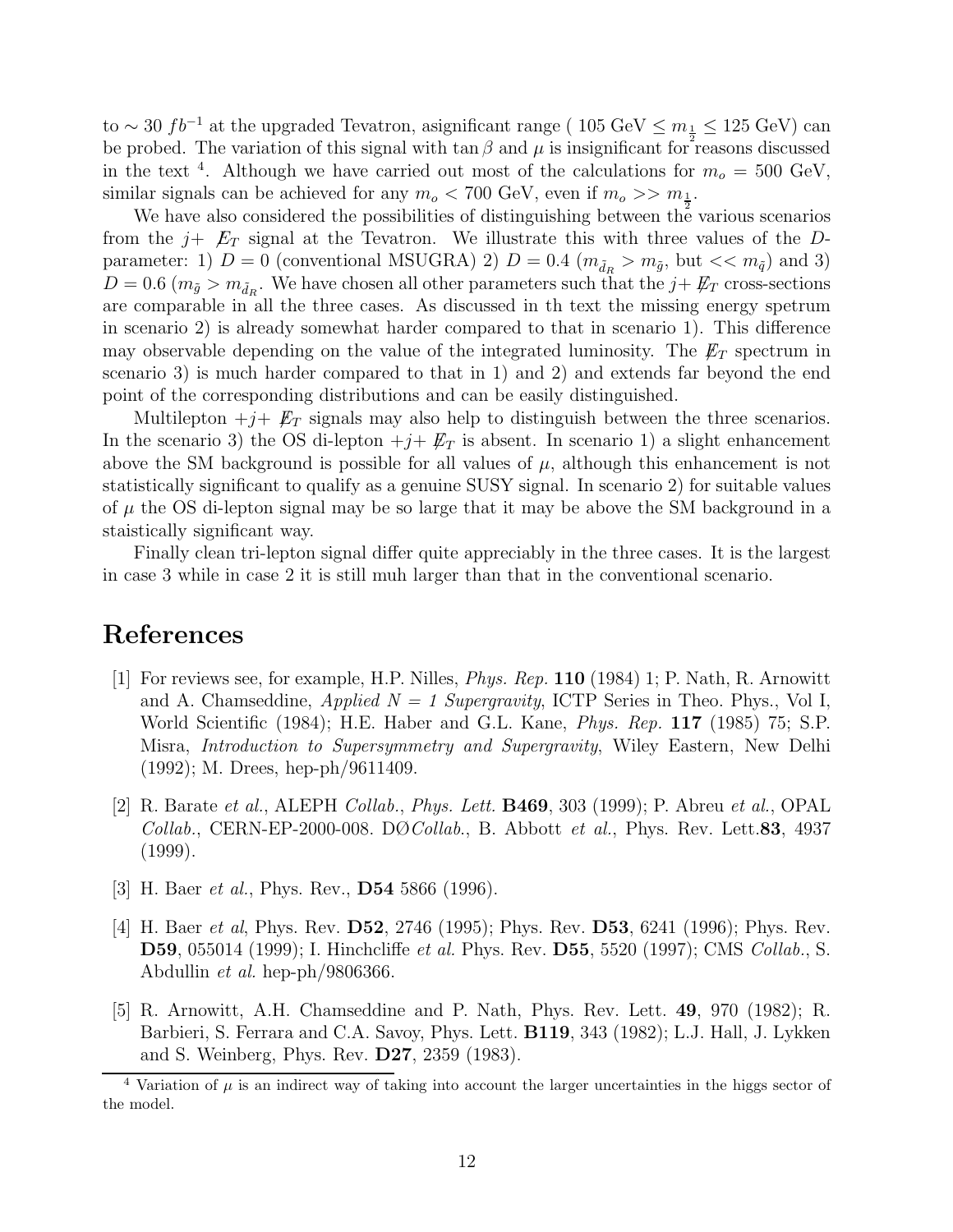- [6] P. Moxhay and K. Yamamoto, Nucl. Phys. B256, 130 (1985); B. Gato, Nucl. Phys. B278, 189 (1986); N. Polonsky and A. Pomarol, Phys. Rev. D51, 6532 (1995).
- [7] Amitava Datta, Aseshkrishna Datta and M.K. Parida, Phys. Lett. B431, 347 (1998).
- [8] Amitava Datta, Aseshkrishna Datta, Manuel Drees and D. P. Roy, Phys. Rev. D61, 055003 (2000).
- [9] Y. Fukuda et. al. Super-Kamiokande Collaboration, Phys. Lett. B436 33 (1998); Phys. Rev. Lett. **81** 1562 (1998); M. Apollonio *et al.*, Chooz *Collab.*, Phys. Lett. **B420** 397 (1998).
- [10] H. Georgi, in Proceedings of the American Institute of Physics, edited by C. Carlson (1974); H. Fritzsch and P. Minkowski, Ann. Phys. 93, 193 (1975); M. Gell-Mann, P. Ramond and R. Slansky, Rev. Mod. Phys. 50, 721 (1978).
- [11] M. Drees, Phys. Lett. **B181**, 279 (1986).
- [12] Y. Kawamura, H. Murayama and M. Yamaguchi, Phys. Rev. D51, 1337 (1995).
- [13] DØ Collab., B. Abbott et al., in ref 2.
- [14] G -C. Cho and K. Hagiwara, Nucl. Phys. **B574**, 623 (2000).
- [15] I. V. Gaidaenko et al., Phys. Rep.320, 119 (1999).
- [16] M. Olechowski and S. Pokorski, Nucl. Phys. B404, 590(1993); B. Ananthanarayan, Q. Shafi and X. Wang, Phys. Rev. D50, 5980 (1994); B. Ananthanarayan, G. Lazarides and Q. Shafi, Phys. Lett. B300, 245 (1993); L. J. Hall, R. Rattazzi and U. Sarid, Phys. Rev. D50, 7048 (1994); R. Rattazzi, U. sarid and L. Hall, hep-ph/9405313; R. Rattazzi and U. sarid, Phys. Rev. D53, 1553(1996); D. Matalliotakis and H. Nilles, Nucl. Phys. B435, 115 (1995)
- [17] V. Barger, M. Barger and P. Ohmann, Phys. Rev. D49, 4908 (1994); M. Carena, M. Olechowski, S. Pokorski and C. Wagner, Nucl. Phys. B426, 269 (1994); M. Carena, and C. Wagner, CERN-TH-7321-94(1994).
- [18] H. Baer *et al.* hep-ph/9907211.
- [19] G.K. Leontaris, S. Lola, G. G. Ross, Nucl. Phys. B454, 25 (1995)
- [20] M. Carena, J. Ellis, S. Lola, C. E. M. Wagner, Eur. Phys. J. C12, 507 (2000).
- [21] J. Botts et al., Phys. Lett B304, 159 (1993)
- [22] H. L. Lai *et al.*, Phys. Rev. **D55**, 1280 (1997).